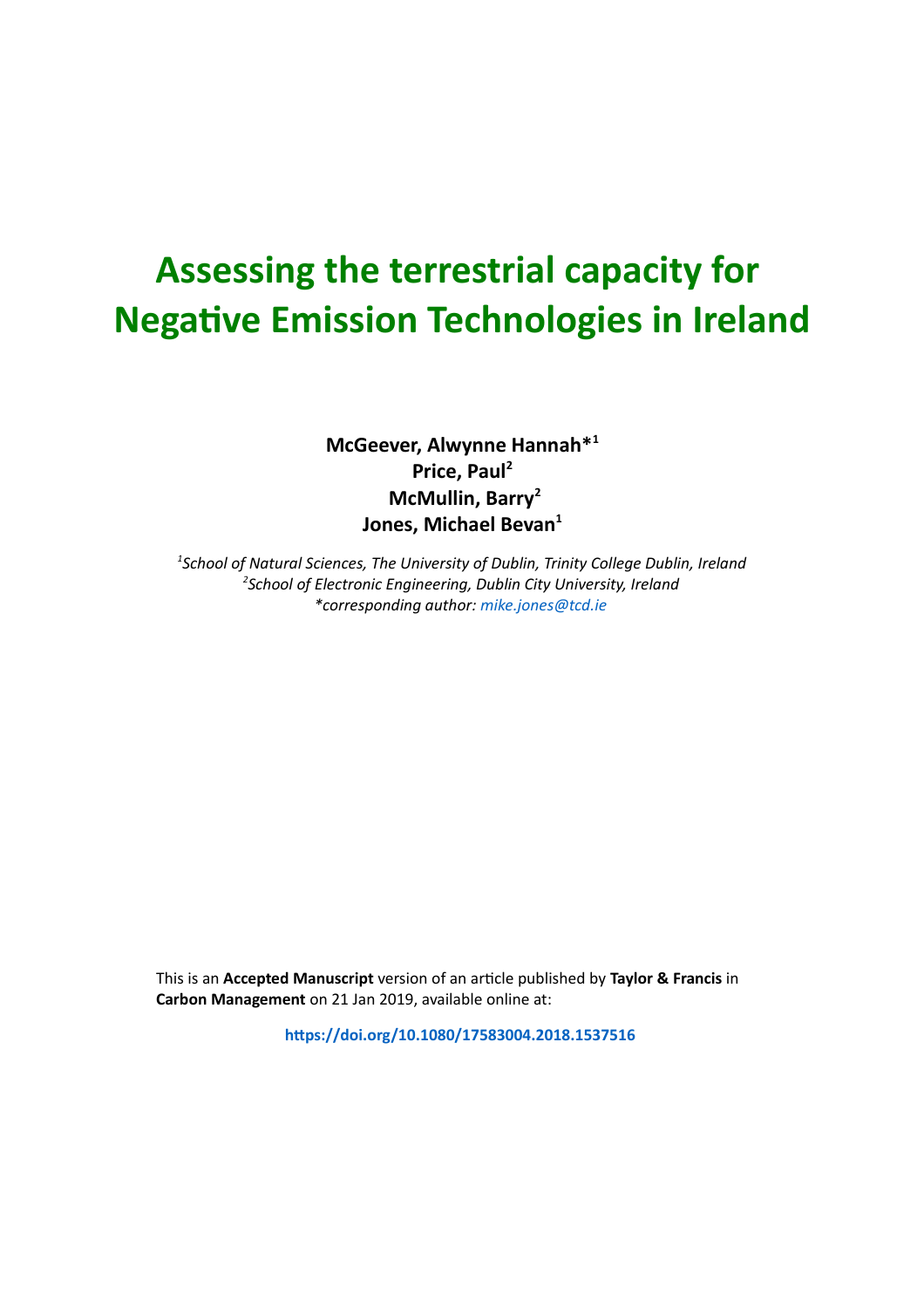## **ABSTRACT**

Negative emissions technologies (NETs) and their potential role in meeting emission targets is a rapidly growing and contentious area of climate change mitigation research. The literature ranges in scope from general reviews of NETs options to research and development through applied case studies. Within this field, a gap exists in the application of this growing body of research to the unique limitations and opportunities of a specific nation. Ireland is a small developed island nation in the EU with a unique emissions profile, as 32% of the total comes from agriculture due to the high number of cattle. In this study we aim to assess the potential capacity of terrestrial NETs options for Ireland and review the nation-specific context for their deployment. Despite the proportionally high representation of biochar and carbon capture and storage in the international NETs research, in an Irish context afforestation and bioenergy crops are much more established practices and could readily be considered in possible emission pathways that use NETs. Higher capacities were found for NETs options that are currently unavailable (direct air carbon capture and storage and bioenergy with carbon capture and storage), while options available to deploy at scale (afforestation, soil carbon management and biochar) have capacities limited by saturation of soil carbon stock and have higher risk of reversibility due to impermanence. Hence, while we estimate a reasonable technical capacity for NETs in Ireland, emission reduction remains the highest priority for feasibly meeting a Parisaligned carbon quota for Ireland.

**Key words:** Climate change, negative emissions technologies, carbon dioxide removal and storage, Ireland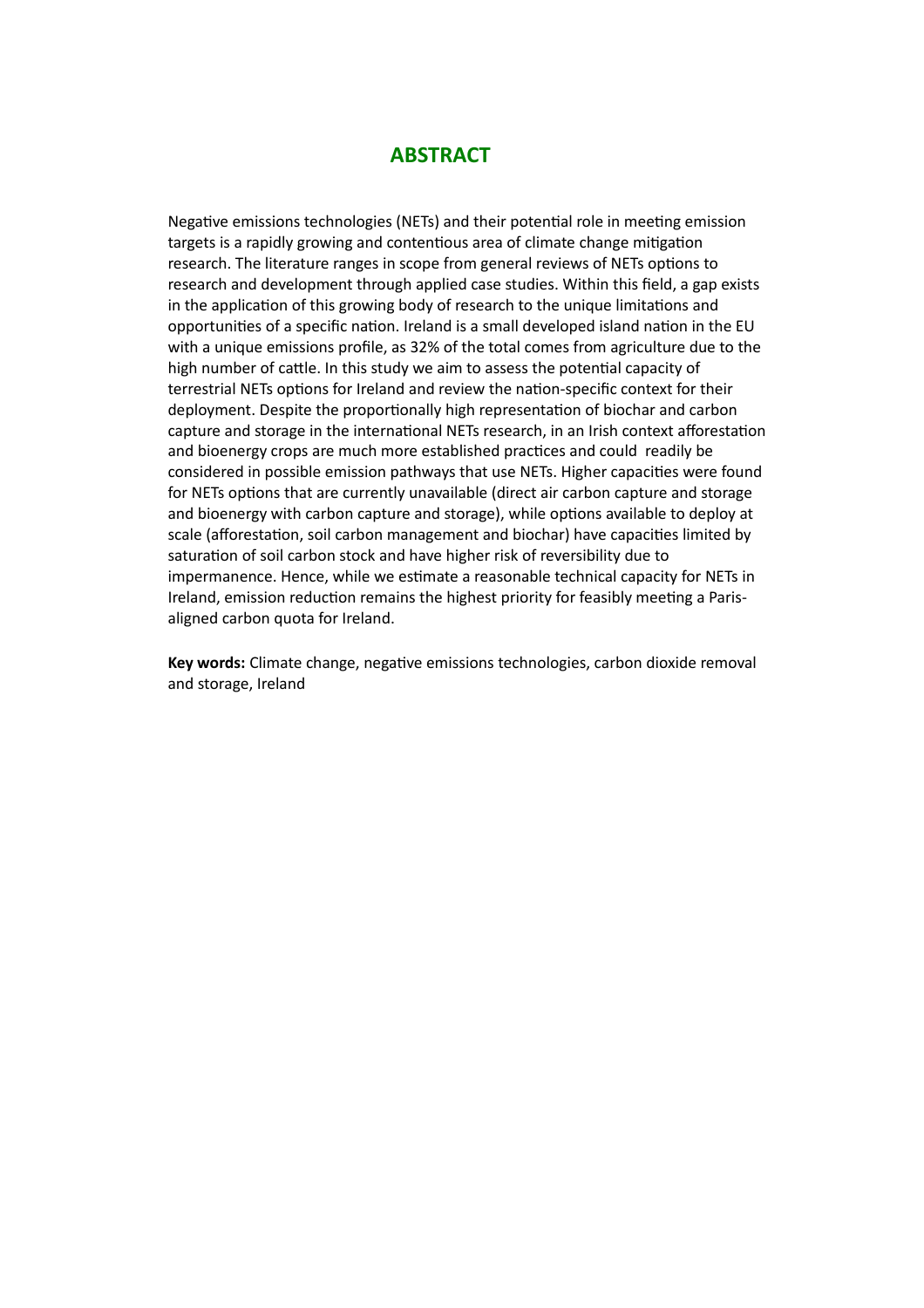## **Introduction**

Negative emissions technologies (NETs) are any process that removes carbon dioxide from the atmosphere and stores it in the biosphere or geosphere. The international research on NETs has been growing rapidly, especially since 2005. Minx *et al.* [1] found 2900 studies published on NETs from 1991 to 2016, with the rate of publications increasing dramatically. Publications range in scope from reviewing potential, assessing feasibility and technological maturity and discussing deployment opportunities. Some of the literature addresses the deployment of specific, relatively mature, NETs options at a local case study scale, where opportunities are being actively realised [2–4].

Concerns have been raised that ungrounded optimism in NETs potential could result in delayed reductions in gross  $CO<sub>2</sub>$  emissions, with consequent high-risk of overshoot of global temperature targets [5]. Hence it is important that the realistic potential of NETs be carefully assessed in every context where it is considered. The literature has identified a gap between general assessments of feasibility and potential and the specific local case studies [6]. The downscaling of NETs research to a nationally relevant context is a vital next step in progressing its deployment. An outline study of this sort has recently been presented for the UK [7]. We aim to similarly present a preliminary assessment of NETs potential in Ireland, as an example of a small developed island nation at the very early stages of considering scalable NETs deployment. Furthermore, Ireland has a unique GHG emissions profile in Europe with 32% of total  $CO<sub>2</sub>e$  emissions coming from agriculture [8], particularly due to the high and currently increasing number of cattle. Total GHG emissions are still rising and projected to do so further up to 2030 [9]. Consequently it is increasingly likely that Ireland will need to adopt negative emissions technologies if it is to avoid European fines for missing legally binding targets and to align action with the Paris Agreement limits.

## *International Context*

Ireland has undertaken multiple interacting commitments to greenhouse gas emissions reduction, through its National Policy Position [10], its participation in EU co-ordinated climate action directives, regulations and decisions, and its ratification of the Paris Agreement [11]. Of these, the Paris Agreement temperature goals now represent the overarching constraints that all parties have committed to respect. Parties submitted statements of their separate, voluntary, Intended Nationally Determined Contributions (INDCs) in advance of the adoption of the Paris Agreement. Now formalised as NDCs under the Agreement, these have been assessed for their collective mitigation adequacy. Multiple assessments find that they are currently inadequate to the achievement of the temperature goals [12–15]. It is in this context that Ireland now has a finite remaining quota of further nett  $CO<sub>2</sub>$  that it can emit. It is the possibility that gross emissions of  $CO<sub>2</sub>$  either already have, or shortly will, exceed Ireland's remaining quota that raises the question of how much gross  $CO<sub>2</sub>$ removals Ireland can feasibly achieve, quickly enough, to "re-balance" its nett quota. Within the spirit of the Agreement, any remaining shortfall will have to be made up either by purchasing unused carbon quota from other parties, or purchasing the required  $CO<sub>2</sub>$  removal services.

## *Terrestrial NETs Options for Ireland*

One way of classifying potential NETs approaches is according to the targeted carbon storage mechanism: either biogenic (soil organic carbon or standing plant biomass) or geological (most typically assumed to be by pumping captured  $CO<sub>2</sub>$ , under pressure, into suitable porous rock formations, sealed below non-porous strata). While both can contribute in the short (decadal) term, concerns over saturation and permanence of biogenic storage (particularly in the face of ongoing climate impacts) mean that it is best viewed as only a temporary or transitional measure. Ultimately, only return of carbon to secure geological storage can be relied on to adequately counteract the accumulated effects of transferring carbon from geological stocks of fossil fuels to the atmosphere.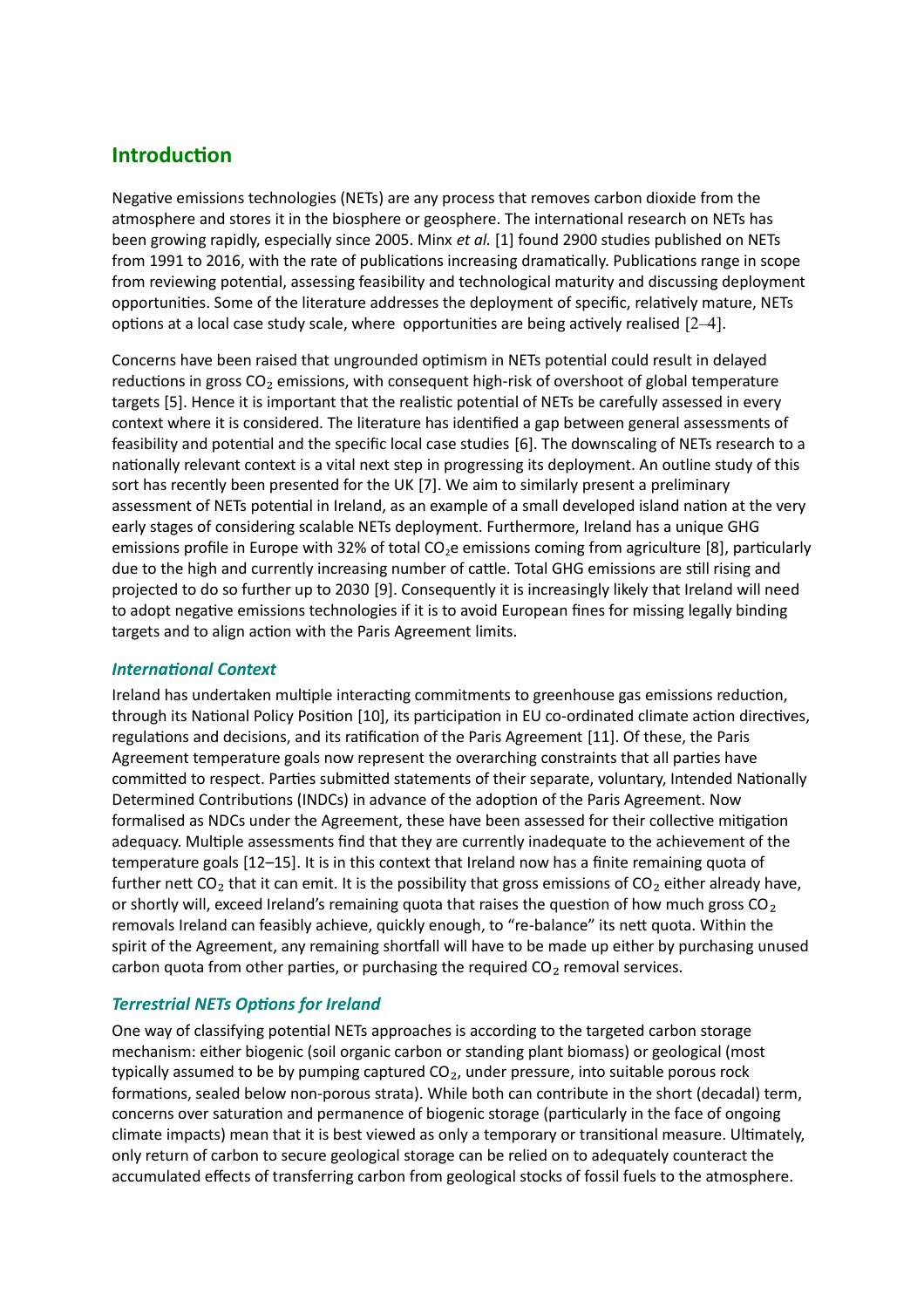Thus, any long term programme of carbon dioxide removal (CDR) targeting biogenic storage ultimately requires the availability of geological storage, though this is not explicitly reflected in current UNFCCC mechanisms of accounting.

A second, high level classification is according to the mechanism for initial removal of  $CO_2$  from atmosphere. Again, there are two main possibilities: either biogenic (via photosynthesis in plants) or technological (primarily in the form of what is called "direct air capture" or DAC). Table 1 presents the particular NETs technologies that will be considered further in this study, together with their respective classifications of both  $CO<sub>2</sub>$  removal from atmosphere, and carbon storage (whether as  $CO<sub>2</sub>$ or in some other form).

| <b>NETs</b>                                          | Removal         | <b>Storage</b>  |
|------------------------------------------------------|-----------------|-----------------|
| <b>Enhanced Soil Carbon</b><br>Sequestration (SCS)   | <b>Biogenic</b> | <b>Biogenic</b> |
| Biochar (BC)                                         | <b>Biogenic</b> | <b>Biogenic</b> |
| Afforestation (AF)                                   | Biogenic        | <b>Biogenic</b> |
| Enhanced weathering (EW)                             | Technological   | Geological      |
| Bioenergy with Carbon Capture<br>and Storage (BECCS) | <b>Biogenic</b> | Geological      |
| Direct Air Carbon Capture with<br>Storage (DACCS)    | Technological   | Geological      |

#### **Table 1:** NETs classification

There is extensive prior experience in Ireland with afforestation, and more limited experience with bioenergy crop cultivation, and with enhancement of soil carbon sequestration via the use of biochar (BC) or otherwise. There is no existing experience with either DACCS or BECCS due primarily to the unavailability of carbon capture and storage (CCS). BECCS and DACCS would interact directly with the overall energy system: BECCS could contribute nett energy, whereas DACCS would require additional energy consumption. With the exception of DACCS, all the NETs mentioned in Table 1 would interact very substantially with domestic land use and agricultural practices; in some cases competing with existing land use (bioenergy crops, afforestation) and in other cases potentially being complementary to, or co-existing with, existing use (enhanced soil carbon sequestration, enhanced weathering).

There are many challenges and limitations of deploying and scaling up various NETs options in Ireland. Barriers include technical readiness, cost, storage permanence, and knowledge gaps in Ireland-specific research. A preliminary qualitative summary of these and other considerations for deploying NETs options in Ireland is presented in Table 2.

**Table 2:** A schematic qualitative summary of the main policy relevant considerations for utilising NETs options in Ireland ranging from green for a positive rating through yellow for medium to red for a negative rating . \* denotes relatively high equivocation and uncertainty in the assessment. All options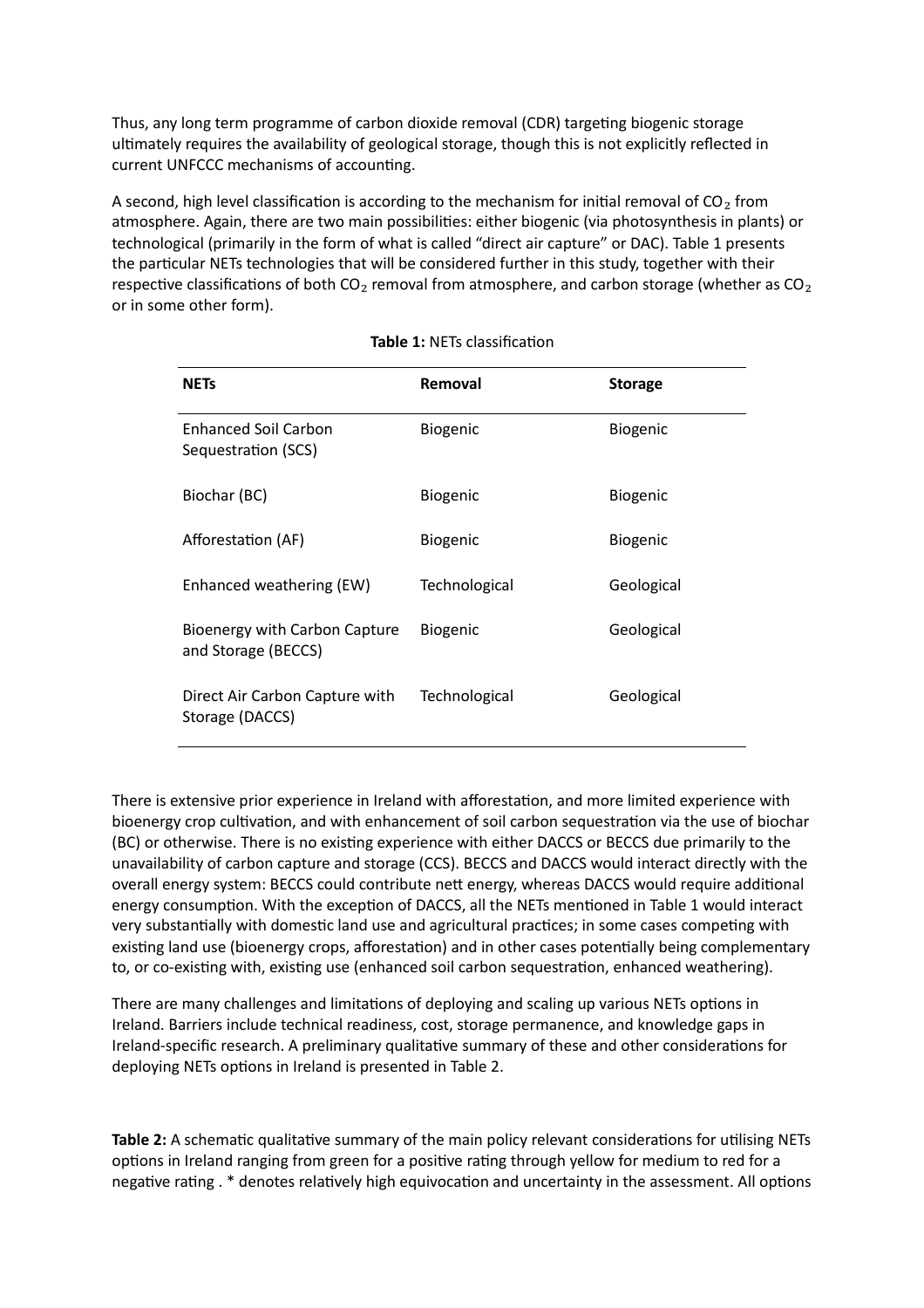have both opportunities and difficulties for decision-makers with significant uncertainty ranges in many cases requiring specific assessment.

|                                                        | <b>SCS</b>       | <b>Biochar</b> | EW            | <b>Afforestation</b> | <b>BECCS</b>  | <b>DACCS</b>     |
|--------------------------------------------------------|------------------|----------------|---------------|----------------------|---------------|------------------|
| Carbon<br>removal                                      | Medium *         | <b>Medium</b>  | <b>Medium</b> | <b>Medium</b>        | High          | <b>Very High</b> |
| <b>Readiness</b>                                       | <b>Very High</b> | Very High      | <b>Medium</b> | <b>Very High</b>     | <b>Medium</b> | <b>Very Low</b>  |
| Cost                                                   | Medium *         | Medium *       | <b>Medium</b> | Low                  | <b>Medium</b> | <b>Very High</b> |
| Vulnerability<br>to re-release                         | <b>High</b>      | <b>High</b>    | <b>Medium</b> | Medium *             | Low           | Low              |
| <b>Vulnerability</b><br>to future<br>climate<br>change | <b>Very High</b> | <b>High</b>    | <b>Medium</b> | <b>High</b>          | <b>Medium</b> | <b>Very Low</b>  |
| <b>Biodiversity</b><br><b>Risk</b>                     | Low              | Low            | <b>Medium</b> | High *               | <b>High</b>   | Low              |
| <b>Energy</b><br><b>Penalty</b>                        | Low              | <b>Medium</b>  | <b>High</b>   | Low *                | Very<br>Low * | <b>Very High</b> |
| Land<br><b>Pressure</b>                                | Low              | <b>Medium</b>  | Low           | <b>High</b>          | <b>High</b>   | <b>Very Low</b>  |

This study aims to use a simplified model originally presented for the UK by Smith *et al.* [7] , also recently employed for Scotland [16], to make an approximate quantitative estimation of the technical potential carbon removal and storage capacity of NETs in Ireland, under the assumption that the aforementioned limitations, can be fully overcome and options then deployed at scale in Ireland (i.e., this analysis does not attempt to quantitatively assess the many additional economic, political and social barriers to deployment).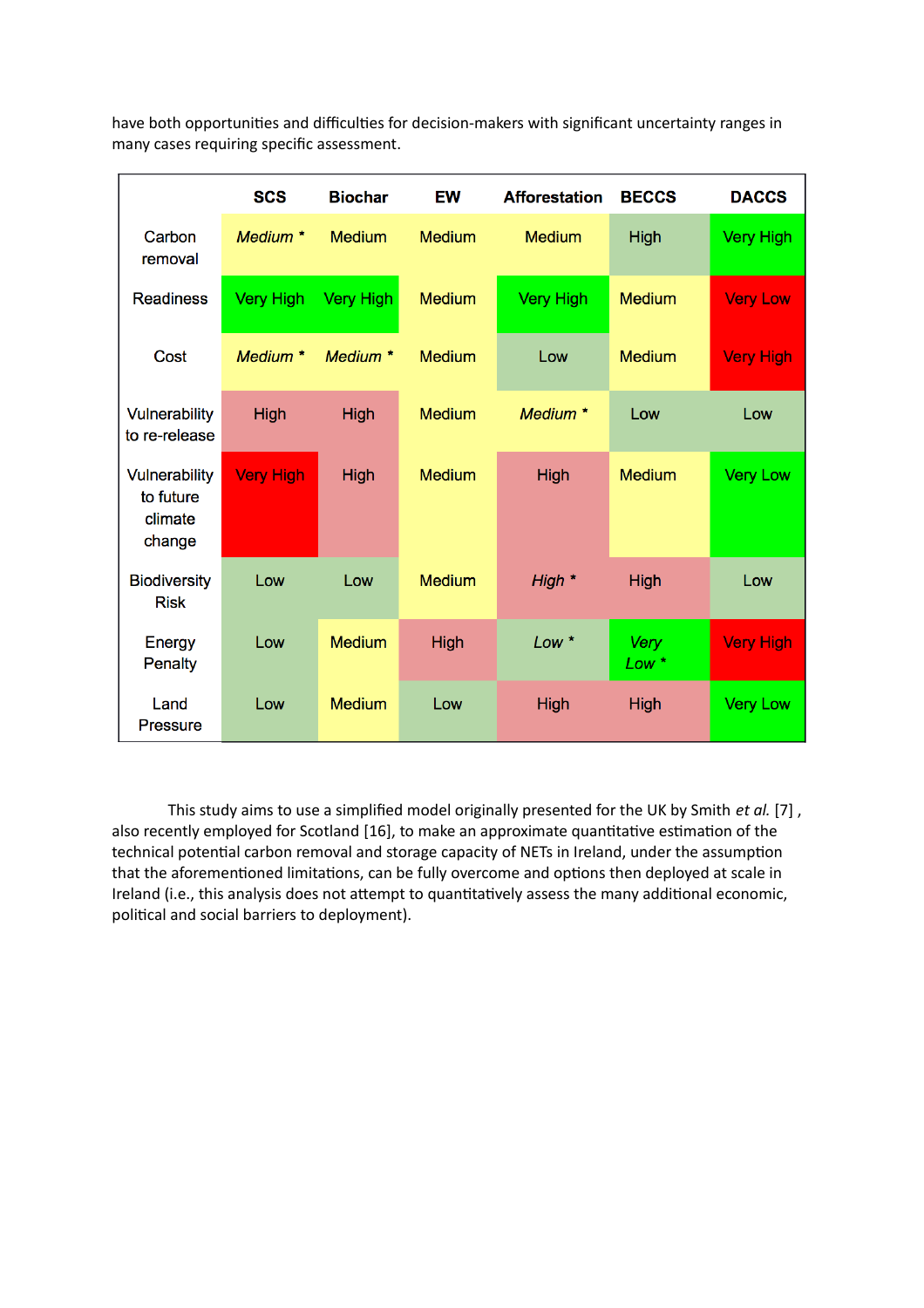## **Methods**

Smith et al. [7] presents a method to estimate the technical carbon removal capacity of various NETs options (BECCS, AF, SCS, BC, DACCS and EW) under hypothetical land area availability scenarios for the UK. To apply this model to Ireland, suitable land areas potentially available for relevant NETs option deployment had to be determined. The total land area of the Republic of Ireland is 7.0 Mha. In choosing an appropriate land area, two main resources were considered; the COFORD (Council for Forest Research and Development, Ireland) land classification scheme [17], and the discussions on land area availability for bioenergy by the Sustainable Energy Authority of Ireland (SEAI) bioenergy supply curves [18].

COFORD [17] classifies Irish land into 4 levels. The level most suitable for potential NETs deployment is level 4: 'Land most likely to have potential for forest expansion'. This is currently made up of *Farmland* (occupied by dairy, cattle, sheep, mixed livestock and tillage) with both wide and limited usage (3.5 Mha); and *Not-farmed land,* grassland and unenclosed land (0.3 Mha). For estimating the capacity of SCS and EW the same assumption as [7] was made; that these options could be applied to all of the level 4 land (3.8 Mha). For BECCS, AF and BC, a base scenario of land area availability was 0.55 Mha, representing 16% of level 4 land in the [17] classification scheme. This choice is informed by the discussion of [18] on the potential land area available for bioenergy crops in Ireland. This identifies that the EU Common Agricultural Policy (CAP) limits conversion of existing permanent grassland to arable (including bioenergy) crops to 10% (0.35 Mha) up to 2020. Further, [19] indicates an even more restrictive CAP conversion limit of 5%. Beyond 2020, [18] we identify 0.2 Mha of additional pastureland that may be eligible for conversion, subject to CAP reform. We therefore adopt the relatively ambitious assumption that 0.35 Mha of permanent grassland could be converted and attributed to a relevant NETs option (BECCS, BC or AF) up until 2020, and that post 2020 the additional 0.2 Mha may become accessible, creating a total land area estimate in Ireland of 0.5 Mha. This land area is also in a similar range to that required to achieve an 18% afforestation target by 2050 (0.51 Mha) [17]. We suggest that this area therefore represents a realistic base land use scenario for assessing the NETs capacity in Ireland up until 2100.

Two additional 'high end' scenarios were also tested to inform the current Irish policy direction of pursuing "carbon neutrality" within the agriculture sector. These two scenarios allocate 30% of level 4 agricultural land (0.97 Mha; 'high-end-1') and 75% of level 4 land that is classified as either of *Limited agricultural use* or *Not-farmed* (1 Mha; 'high-end-2') (Table 3).

Note that DACCS does not require significant land area, therefore to provide comparisons of cost, it was assumed that DACCS was deployed to the same capacity as BECCS, as with the assumptions of Smith et al. [7].

| <b>Scenario</b> | % of level 4 land                | Area (ha) |
|-----------------|----------------------------------|-----------|
| Base            | 16                               | 550,000   |
| High-End-1      | 30                               | 970,273   |
| High-End-2      | 75<br>(limited use and unfarmed) | 1,007,407 |

**Table 3:** Land area scenarios for Afforestation, Biochar and BECCS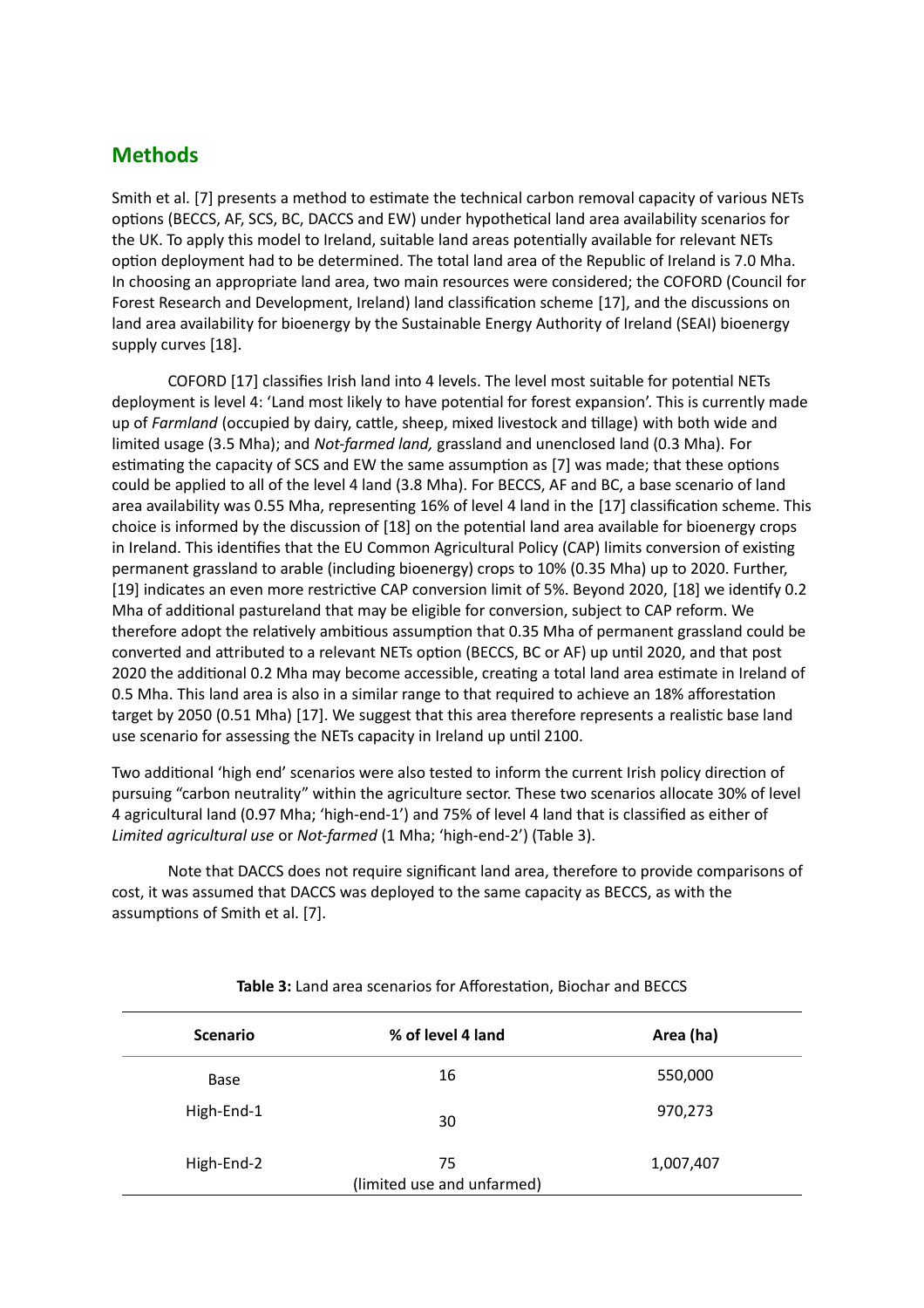#### *Land use emissions displacement*

Additional calculations, not present in the original model of [7], were carried out to estimate the reduction of Irish emissions (largely non-CO<sub>2</sub>) resulting from the replacement of current agricultural practices by deploying NETs. The purpose of this exercise was to more specifically inform the current policy directive of pursuing efforts towards "carbon neutrality" in the agricultural sector, as outlined in the National Mitigation Plan [20]. To estimate this displacement value, GHG emission values for Irish agricultural practices were taken from [21]. For the three land area scenarios it was assumed the NETs option was applied equally between all level 4 land use categories except tillage for the base and high-end-1 scenarios, and 75% of all 'limited agricultural use' and 'not farmed' land for the high-end-2 scenario.

#### *Cumulative technical capacity of NETs in Ireland to 2050 and 2100*

Additional work was carried out to consider the cumulative amount of carbon removed by each NETs option if deployed in Ireland up until 2050 and 2100. The purpose of this exercise was to illustrate the effect of saturation on time limitations for NETs options such as SCS, BC and AF, in contrast to the much higher storage (and therefore longer term sustained removal) capacities of BECCS and DACCS. This addresses the issue of NETs options like AF, BC and SCS being technically available to scale up to full potential now, but as an emissions management strategy is time limited and subject to saturation effects. Whereas NETs options such as BECCS and DACCS are not yet ready to deploy at scale, but are expected to be less limited by saturation due to much larger (and more secure) storage capacity. This work estimates the cumulative removals achieved by BC, SCS and AF under the assumption that Irish soils will saturate after c. 20 years. A paucity of data on Irish soil carbon deficits means the actual time to saturation cannot currently be estimated with any precision. This value of 20 years is taken on the basis of guidelines by [22]. This work also assumes that CCS storage capacity is not constraining within the given time horizons (i.e., national CCS storage capacity will not be fully used by 2100, or if it is, that there will be options to export Irish captured  $CO<sub>2</sub>$  to be permanently stored elsewhere). It was assumed that all NETs options were deployed to the full baseline scenario land areas by 2020, with the exception of BECCS and DACCS for which the assumed start year was 2035 (anticipating full technological readiness by then).

## **Results**

Due to the simple nature and limitations of the model each NETs option is considered individually rather than in combination. The calculation of NETs for Ireland, based on the model of Smith et al. (7), are shown in Supplementary material (S.1). As with discussions by [7], we consider the 'low' values of the model output. We focus on the low values because the actual values are likely to be far lower than the upper end values due largely to socio-political realities. Of the low NETs capacity estimates, AF has the highest annual carbon dioxide removal capacity, followed by BECCS and DACCS, and lowest capacities are from SCS, BC and EW (Figure 1, Table S.2). To summarise, the negative emissions potential for BECCS, AR and biochar implemented on 0.55 Mha of land in Ireland are: 1.7 to 6.6, 1.9, 0.6-4.1 Mt C eq. per year, respectively. SCS, implemented on 3.7 Mha of land, would deliver 0.1–3.7 Mt C eq. per year and EW can be implemented on 0.55/3.7 Mha of land, delivering 3.1-6.0 Mt C eq. per year.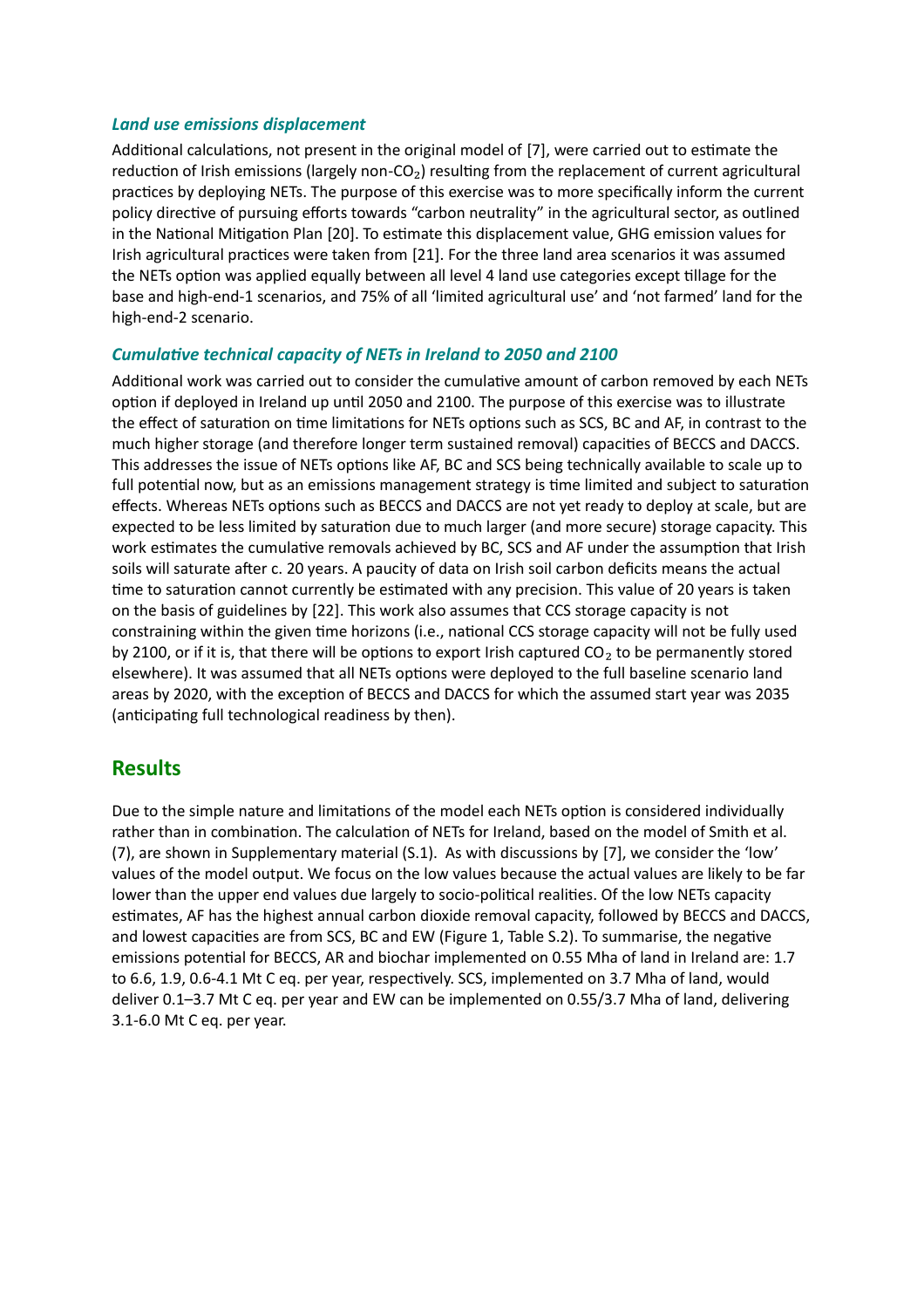

**Figure 1:** Estimates of annual carbon removal in Ireland under different land use scenarios (see Table 3 for land-area scenarios)





Compared to total Irish emissions, under the base land area scenario, up to 11% of the 2015 emissions might be offset by a NETs option. If additional land area became available, this proportion could technically be as high as 21% (high-end-2 AF scenario, Table S.2). BC and SCS are the most economically viable options, with DACCS currently estimated as the most expensive by several orders of magnitude (Table S.2). 1-1.7 MtC could be removed per year in Ireland's land use sector by converting existing agricultural land to BECCS, AF or BC land use (Figure 2), equivalent to up to 32% of current Irish annual agricultural emissions (high-end-1 scenario, Figure 2, Table S.2). In both highend scenarios, the combination of the carbon removals possible from AF and the emissions removed from land use replacement would result in net negative emissions in Irish agriculture and land use.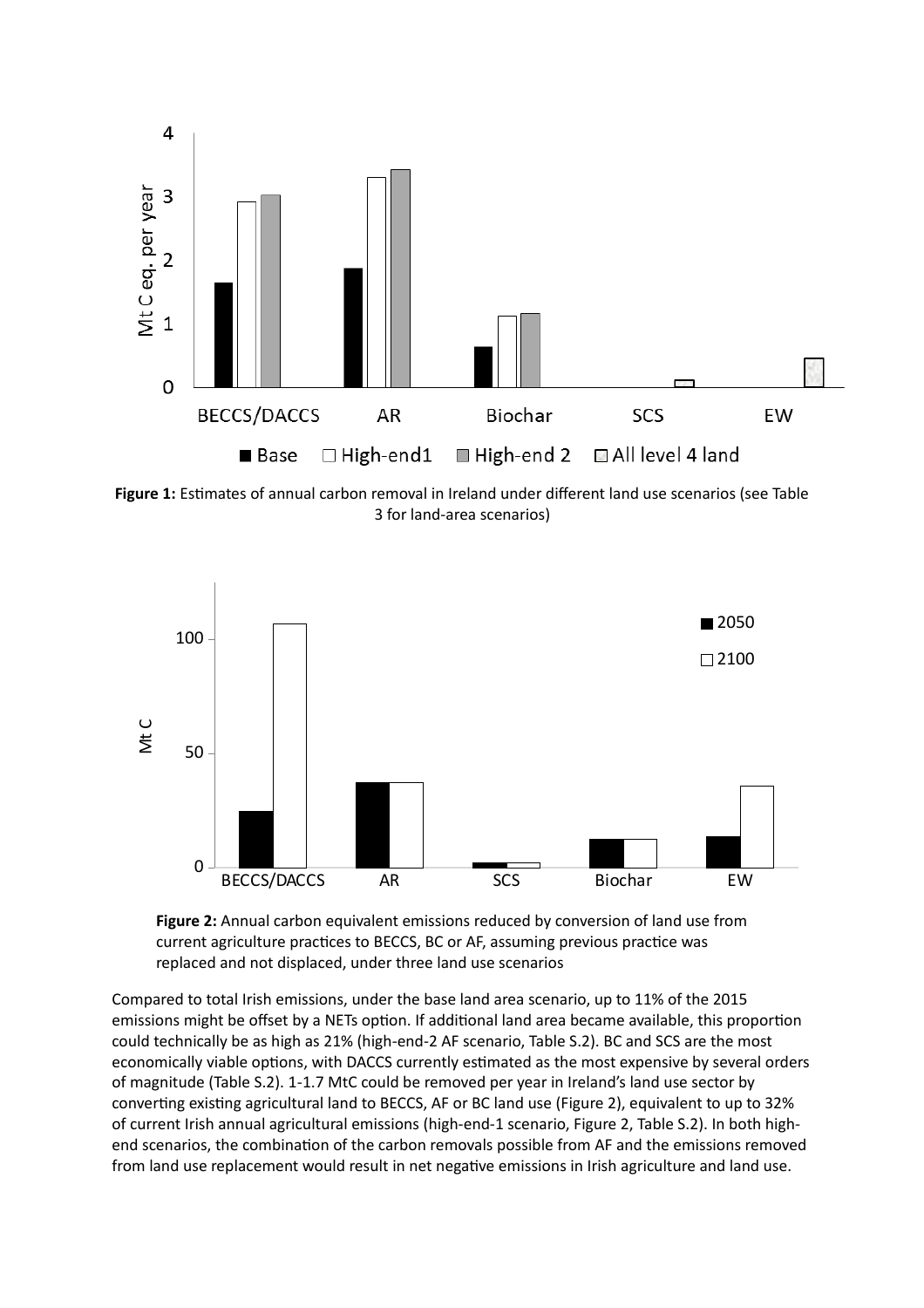For the base scenario, maximising AF and displacing 16% of current agriculture lowers net emissions by 52% in this sector, still making a significant contribution towards the expressed policy goal of "carbon neutrality". Further reductions could be achieved by combining SCS and EW on the remaining agricultural land.

The cumulative carbon removal capacity of NETs options in Ireland up until 2050 and 2100, under the baseline land area scenario, can be seen in Figure 3. These results show the limit on carbon removal capacity of AF and BC due to soil carbon saturation. Hence, while AF showed the highest carbon removal capacity per year (Table S.2, Figure 1), this annual removal capacity will not be available long term to 2100 (Figure 3).

Taking a national carbon quota for Ireland of 766 MtCO<sub>2</sub> [23] provides a context for the cumulative capacities of different NETs options in Ireland shown in Figure 3. The cumulative capacities of NETs options in Ireland up until 2100 are as high as 400 MtCO<sub>2</sub> (BECCS and DACCS), indicating the technical potential to significantly contribute to Ireland's achievability of a net carbon quota of 766 MtCO<sub>2</sub> by effectively increasing the gross carbon quota by 52%. Up until 2050, 0.55 Mha of AF could cumulatively remove 137 MtCO<sub>2</sub>, increasing the Glynn et al. nett carbon quota for Ireland [23] by 17%. However, under a base land area scenario, NETs options in Ireland are likely to fall well short of the emissions gap between the national carbon quota and current emission projections: demonstrating that, even with "anticipatory reliance" on NETs, deep, near term, reductions in gross emissions are still required.



**Figure 3:** Estimated total cumulative CO<sub>2</sub> removal capacity of NETs options in Ireland, based on the (Smith et al., 2016) model under the land area assumptions of the baseline scenario, demonstrating saturation of AR, SCS and BC capacity.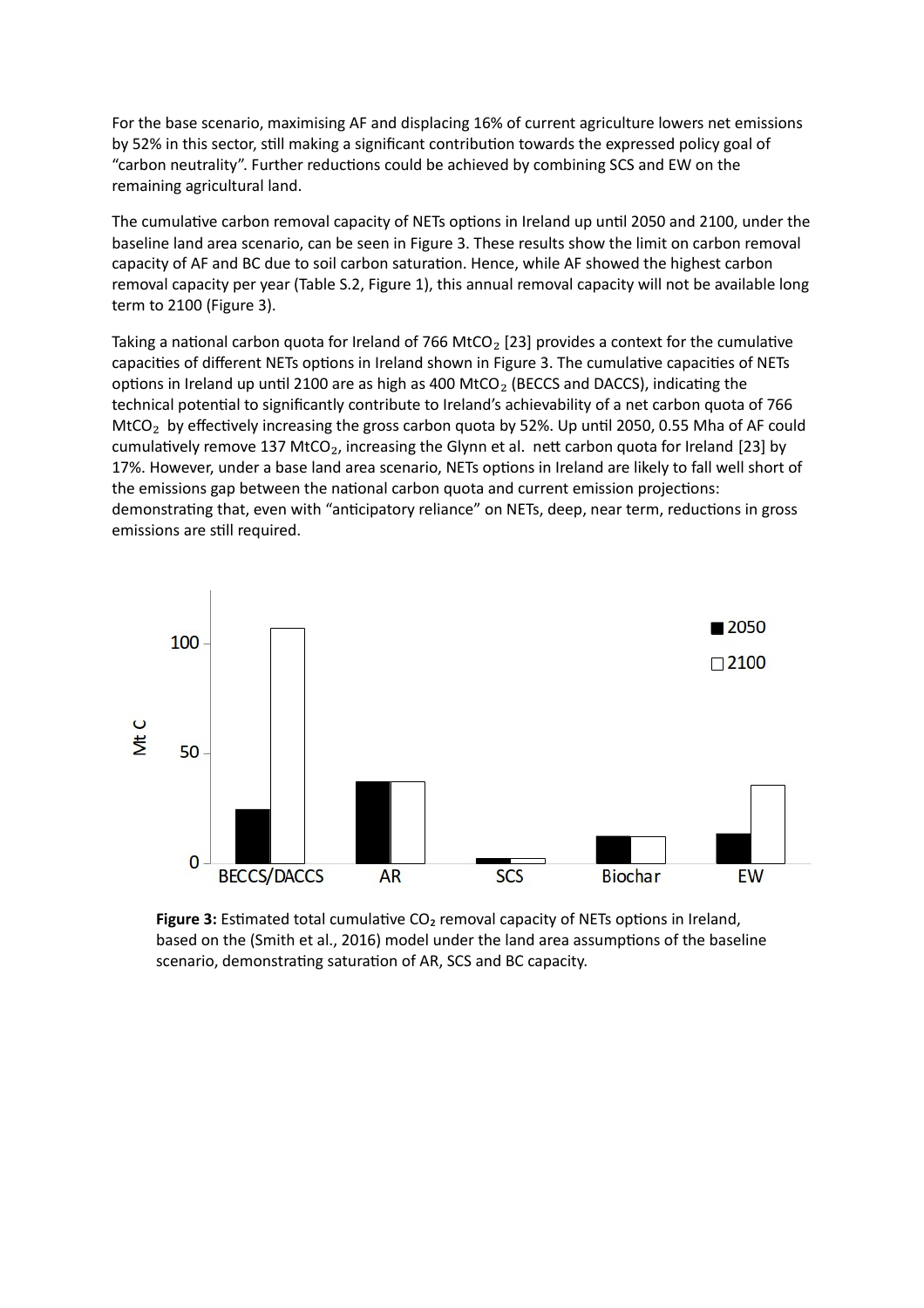## **Discussion**

## *NETs Capacity in Ireland*

These preliminary findings suggest that Ireland may have potential capacity to remove a significant amount of carbon from the atmosphere, even under a base land allocation scenario of 16% of level 4 agricultural land, through deployment of various NETs options. On a cumulative scale, NETs capacity in Ireland up until 2050 and 2100 may have the potential to significantly increase the achievability of an equitable nett Irish carbon quota. Each NETs option is considered individually for Ireland. While, practically, a portfolio of multiple NETs options could be deployed together, they would interact in complex ways, and significantly more sophisticated land allocation modelling, compared to the relatively simplistic scenarios presented here, would be required to assess this.

Presently, AF, BC and SCS are the most immediately suitable and ready to deploy NETs options in Ireland. Our results find that these options might remove 1.87, 0.63 and 0.11 MtC  $yr<sup>-1</sup>$  respectively, offsetting up to 11% of Ireland's 2015 annual emissions (Figure 1). However, each of these options rely on biogenic and soil storage of the removed carbon, which is subject to a saturation limit and vulnerable to re-release. So while these results demonstrate significant annual removal capacity in Ireland, cumulatively these NETs capacities are estimated to be limited to 137, 46 and 8 MtCO<sub>2</sub> respectively (Figure 3). If deployed fully by 2020, this maximum capacity could be reached as early as 2050. Despite offering no further capacity, protection and management of this vulnerable captured carbon would still require significant resources into the indefinite future.

While technological maturity, cost and national capacity knowledge gaps render BECCS and DACCS difficult to deploy in Ireland in the short term future, our results find they may also have significant capacity to remove atmospheric carbon, up to the equivalent of ~10% of current annual national emissions. These options are not limited by the biogenic saturation concerns previously discussed, and in principle therefore might allow significant carbon removals post-2050, potentially increasing the gross carbon quota for Ireland by 52%. However, the current state of readiness and high costs warrant caution and prudence in relying on future availability of these technologies.

Comparisons with nearest neighbours show that, for the UK, the maximum land based aggregate NETs are estimated to be 12-49 Mt Ceq per year. This is 8-32% of current UK GHG emissions [7]. For Scotland alone the maximum NETs removal without DAC ranges from 0.06 to 6.6 Mt C per year. This is up to 90% of the annual emissions of Scotland and with a small contribution from DAC it could reach 100%. This is a consequence of a large land area available for NETs in Scotland as well as relatively low per capita emissions [16]. At 10-74% of the current emissions the contribution of NETS in the Republic of Ireland falls somewhere between Scotland and UK estimates.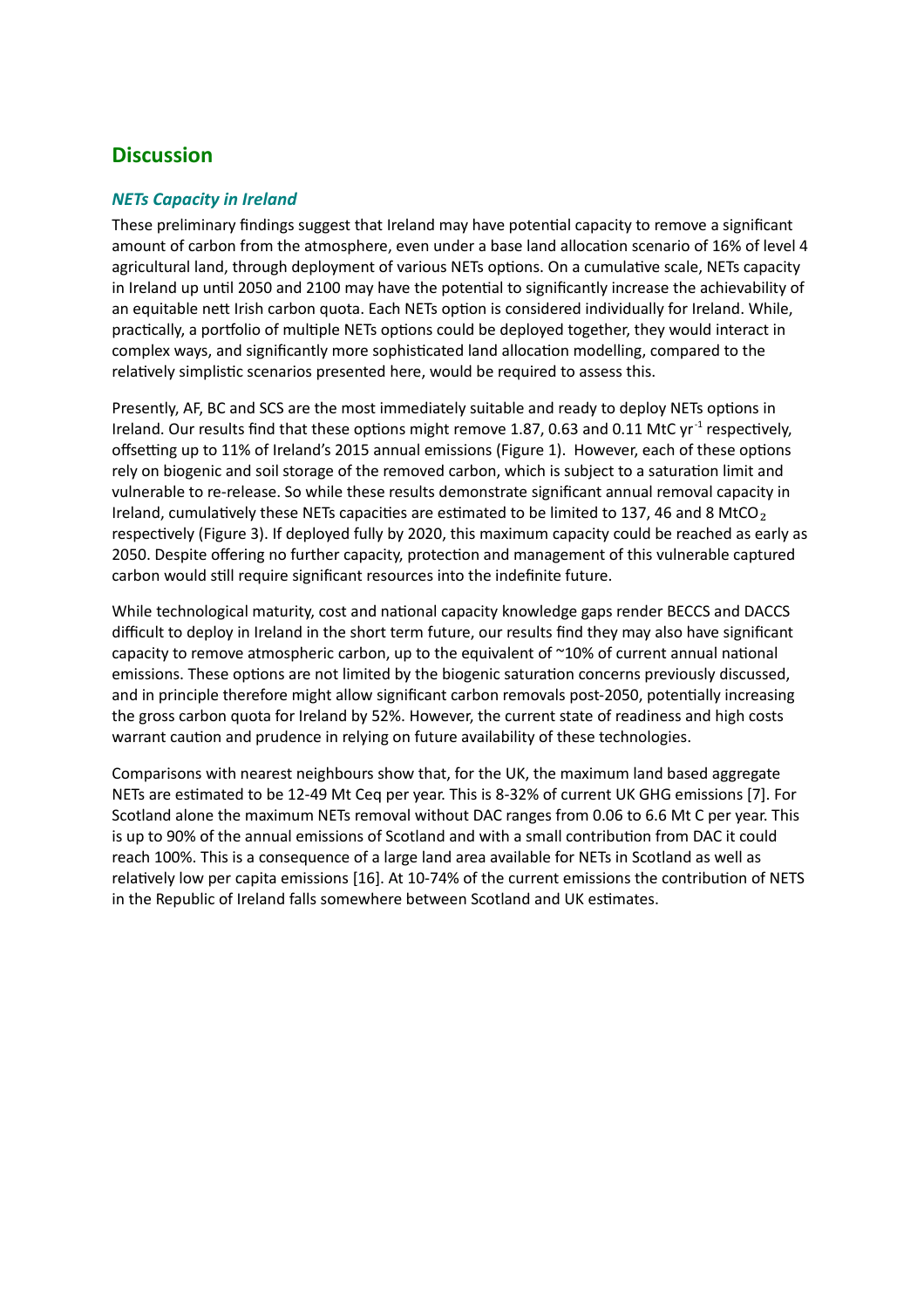#### *Deploying NETs options in Ireland*

#### *Afforestation (AF)*

The deployment of afforestation in Ireland is already well established and features heavily in existing climate change mitigation policy. Ireland currently has the lowest proportion of forested land in the EU. For successful climate change mitigation, there is a minimum stand age required to ensure a net gain of carbon, and suitable harvesting protocols are needed to protect stored carbon and ensure its permanence. The impact of afforestation on soil carbon stock depends on many factors, including climate, former land-use, forest age, forest type, soil type (clay content), nitrogen deposition and management practices [24,25].

Issues such as the permanent nature of compulsory re-plant forestry, the lack of land control and management required, as well as the replacement of traditional practices are all challenges for successful uptake by farmers [26]. A debate has emerged over competition for land between conventional farmers and afforestation-incentivised private investors [27]. There are additional concerns about the impacts of afforestation on biodiversity, especially bird species, and on the environment generally from the mono-culture blanket forestry currently being deployed under the Afforestation Grant and Premium Scheme [28].

#### *Biochar (BC)*

The international literature highlights many co-benefits of BC including increased yield [29], improved soil quality [30] and reduced soil emissions of other GHGs [31-34]; Some constraints identified in using BC include concerns about albedo changes, reduced air quality, heavy metal pollution and site-specific effects [35–37].

There is little Ireland-specific BC research, but much of the international research is transferable to an Irish context. BC has recently been introduced to market in Ireland for its fertilisation, disease protection and water retention benefits but it does not feature strongly in current Irish climate mitigation policy and research. The limited Irish-specific research on BC focuses on its potential to suppress other GHG emissions from soils [38–40] and improving soil quality and yields [41]. Improving geographically explicit data of local soil BC amendment capacity and strategically targeting soils with the largest capacity would be the most appropriate way to deploy BC applications in Ireland. For indigenous production of biochar, Kwapinski *et al.* [42] identify multiple potential feedstocks, suggesting the best resources may be manure (dairy, poultry, pig) and waste. Biomass from bioenergy crops can also be used to make biochar. This could reduce the life-cycle emissions of bioenergy crop production by increasing the amount of carbon transfer to soil sequestration, reduce fertiliser and land requirements and suppress soil GHG emissions [43–47].

#### *Soil Carbon Sequestration (SCS)*

Unfortunately, there is a paucity of data regarding the maximum stock (saturation) capacity, and corresponding existing carbon deficit, of Irish soils. However the grey literature report [48] suggests that most Irish soils have a significant carbon deficit. This is based on international findings in Europe and other regions with similar climate and soils to Ireland (e.g. New Zealand), where [49,50] have found most soils to have a saturation deficit. A case study for estimating soil saturation deficits at a national level has been presented by [51] for New Zealand. This work might facilitate a similar analysis in Ireland. In principle, such analysis could allow targeting of soils with the highest saturation deficit to achieve the most effective increases in soil carbon stock. [52] consider the "four per mille" ambition for global SCS enhancement, and suggest that Irish soil carbon sequestration rates of 0.6, 0.4 and 0.6 tC ha<sup>-1</sup> yr<sup>-1</sup> should be possible for grassland, arable land and forested land, respectively.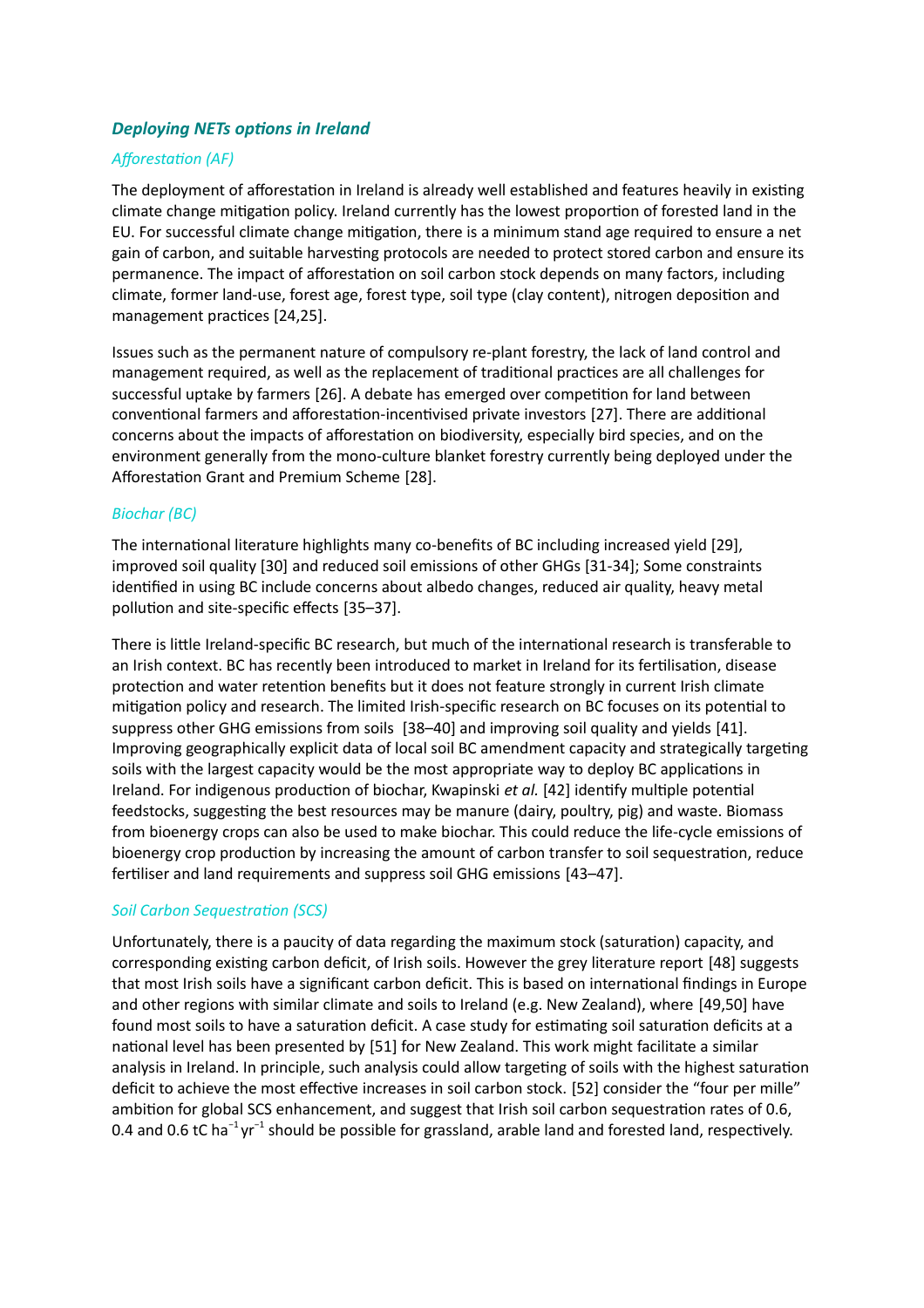## *Carbon Capture and Storage (CCS): enabling technology for BECCS and DACCS*

The maximum potential capacity (total of practical, effective and theoretical capacity) estimated for Ireland to store  $CO<sub>2</sub>$  long term is 93 GtCO<sub>2</sub> (25 GtC) but there is a large uncertainty range for this figure due to the paucity of geological data. The Kinsale gas field is the most likely first suitable storage site with an estimated possible capacity of 330 MtCO<sub>2</sub> (90 MtC), but would require an investment of c. €80 million to properly assessed [53]. A more recent assessment of the Central Irish Sea Basin found it was unsuitable for storing  $CO<sub>2</sub>$  due to high leakage risk. The same study found the south Celtic Sea Basin may have some limited storage potential [54]. Ireland is most likely to pursue CCS after it has been commercialised by other countries – though it has currently stalled in the UK where one billion pound investment in 2015 was cancelled due to economic unviability at current carbon prices and concerns over responsibility for long-term storage risks. If Ireland does not pursue its indigenous carbon storage potential it may need to consider the potential to capture, store and transport carbon to an external storage facility such as those in Iceland and Norway.

## *Bioenergy Crops (for BECCS)*

Trade-offs exist for expanding bioenergy crops in Ireland between GHG emissions and energy demand, acidification, eutrophication and biodiversity [55–58]. Future policies should endeavour not to undermine existing policies in these areas [59]. There are additional barriers to expanding bioenergy production in Ireland. These include:

- Cultural preferences in the agricultural community towards food production [60] and hesitance to adopt energy crops [61] [62].
- *Miscanthus* takes two years to establish and willow takes four [63]. The longevity of the bioenergy system must be incorporated into policy incentives for the mitigation potential and all co-benefits to be acquired. The long term commitment required with uncertain market and policy is off-putting [64].
- There is uncertainty concerning Irish specific yields and reliable production strategies [64,65]

## *Direct Air Capture and Carbon Storage (DACCS)*

While DACCS does not have the same land area requirements as other terrestrial NETs options considered herein, it is currently prohibitively expensive and requires high energy input to operate and therefore would need a low carbon energy supply. One theoretical scenario would be to integrate DACCS with very high penetration of renewable energy sources in the Irish electricity system. In principle, this could align well with the relatively abundant indigenous wind energy resource in Ireland, both onshore and offshore [66].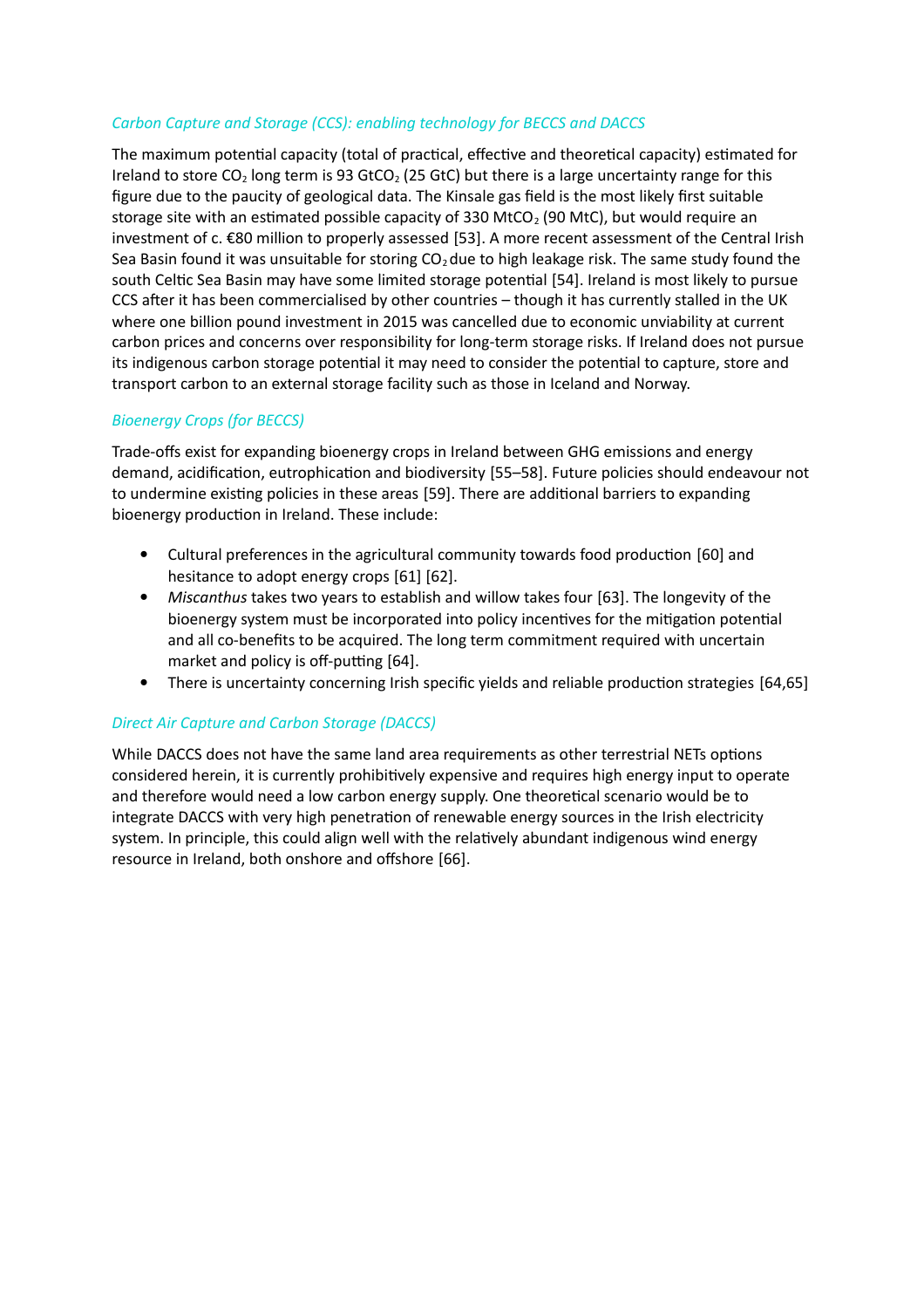# **Conclusions**

In Irish policy terms NETs can be framed as aiding the proposed progression of Irish agriculture towards "carbon neutrality" in the first instance [67]; and displacement of current high emissions intensity ruminant food production with bioenergy cultivation would further support this. Displacing 16% of available agricultural land with AF may achieve additional emissions saving, relative to current agriculture, of 1 MtC (19% of 2015 agricultural emissions). Two additional 'high-end' scenarios indicate a technical potential to go beyond "carbon neutrality" and achieve net negative emission within Irish agriculture and land use sector, albeit this would also depend on a significant change in future policy direction to remove current restrictions and incentivise much more extensive land conversion to forestry and/or bioenergy cultivation for use in BECCS.

Based on these results, a preferred strategy that emerges for deploying NETs in Ireland appears to be to maximise AF, with minimal harvesting, in the immediate term (perhaps up until 2035) while supporting the development of BECCS, with the view of allocating AF harvest biomass to BECCS when CCS costs are lowered and/or AF stocks (land, biomass and soil) have saturated. However, it must be emphasised that this would rely on little or no harvest of the accumulating forest biomass during this period (for any purpose that could not guarantee the continued long term preservation of the captured carbon stock), which would imply fundamental changes in current AF support policies. However, if BECCS does not become ready or remains infeasibly expensive, the use of AF becomes limited by saturation and unavailability of further additional land, after which no further removals can be achieved. Additionally, carbon removed by AF is stored biogenically (biomass and soil carbon) which is all vulnerable to re-release and will require continued maintenance, monitoring and protection. Hence, while this work may inform policy discussions about the potential capacity for NETs in Ireland, the limitations imposed by permanence and saturation render NETs options that are immediately available (AF, BC and SCS) at some significant level of risk. Furthermore technological uncertainty and high costs render alternative options (BECCS and DACCS), presently unavailable, at an even higher level of risk. Additionally, Irish NETs capacities estimated herein fall well short of the implied requirements of the current gap between estimated Irish  $CO<sub>2</sub>$  quotas and current projected cumulative Irish emissions. Therefore, while our results indicate that NETs in Ireland may have potential carbon removal capacity and contribute towards achieving future net emission targets, the highest priority and emphasis of Irish climate mitigation actions should be immediate, significant, and sustained reductions in gross emissions.

## **Acknowledgements**

This project is funded by the Environmental Protection Agency of Ireland (EPA) Research Programme 2014-2020, grant reference number **2016-CCRP-MS.36**.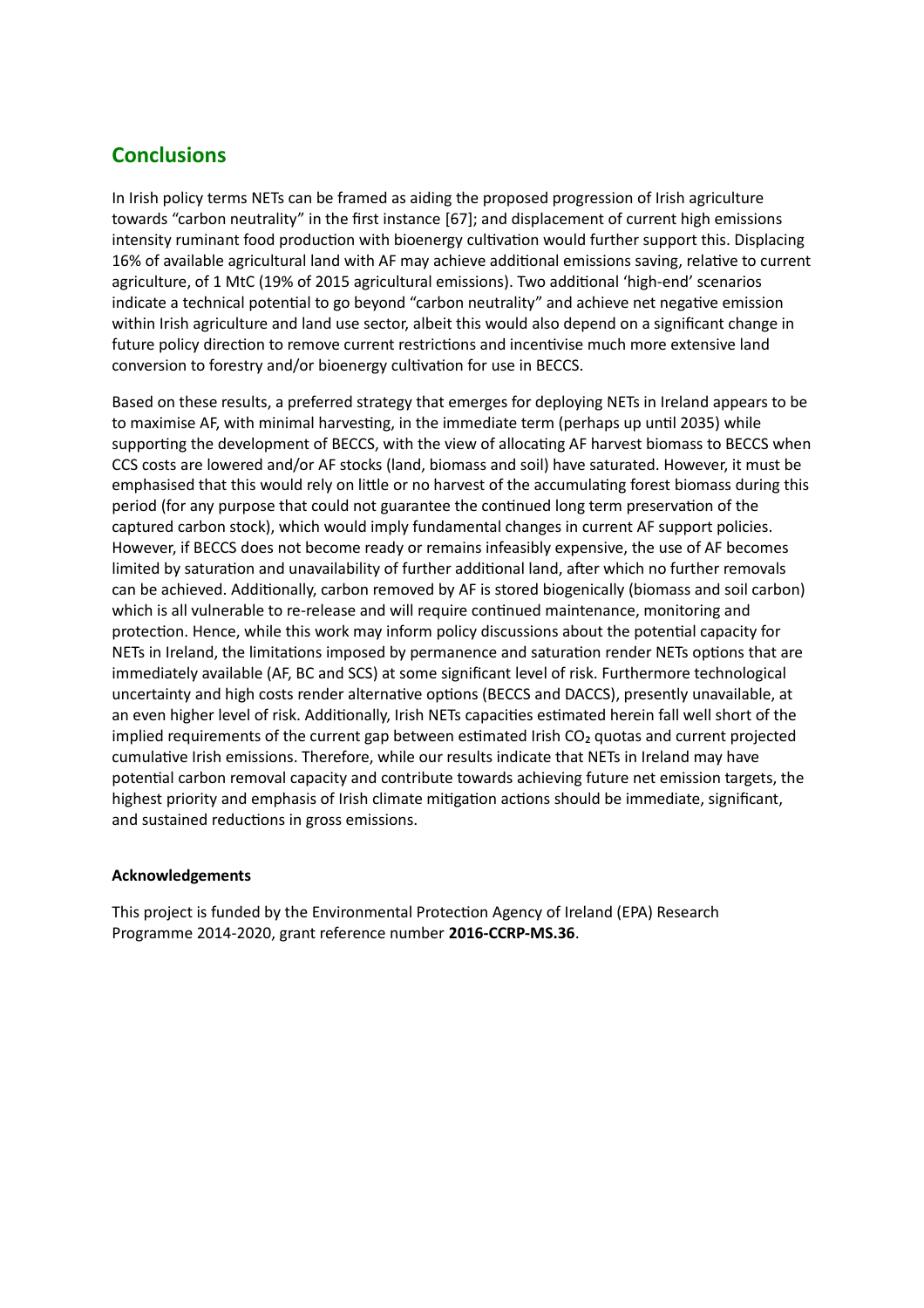# **References**

- 1. Minx JC, Lamb W, Callaghan M, Bornmann L, Fuss S. Fast growing research on negative emissions. *Environ. Res. Lett.* [Internet]. (2017). Available from: <http://iopscience.iop.org/10.1088/1748-9326/aa5ee5>
- 2. Matter JM, Stute M, Snæbjörnsdottir SÓ, *et al.* Rapid carbon mineralization for permanent disposal of anthropogenic carbon dioxide emissions. *Science*. 352(6291), 1312–1314 (2016).
- 3. Gale J, Hendriks C, Turkenberg W, *et al.* The CarbFix Pilot Project–Storing carbon dioxide in basalt. *Energy Procedia*. 4(10th International Conference on Greenhouse Gas Control Technologies), 5579–5585 (2011).
- 4. Mathisen A, Hegerland G, Eldrup NH, Skagestad R, Haugen HA. Combining bioenergy and  $CO<sub>2</sub>$ capture from gas fired power plant. *Energy Procedia*. 4, 2918–2925 (2011).
- 5. Vaughan NE, Gough C. Expert assessment concludes negative emissions scenarios may not deliver. *Environmental Research Letters*. 11(9), 095003 (2016).
- 6. Fuss S, Jones CD, Kraxner F, *et al.* Research priorities for negative emissions. *Environmental Research Letters*. 11(11), 115007 (2016).
- 7. Smith P, Haszeldine RS, Smith SM. Preliminary assessment of the potential for, and limitations to, terrestrial negative emission technologies in the UK. *Environmental Science: Processes & Impacts*. 18(11), 1400–1405 (2016).
- 8. Duffy P, Black K, Hyde B, Ryan AM, Ponzi J, Alam S. IRELAND NATIONAL INVENTORY REPORT 2018. EPA.
- 9. EPA. Ireland's Greenhouse Gas Emissions Projections 2017-2035 [Internet]. Environmental Protection Agency (Ireland) Available from: [http://www.epa.ie/pubs/reports/air/airemissions/ghgprojections2017-](http://www.epa.ie/pubs/reports/air/airemissions/ghgprojections2017-2035/EPA_2018_GHG_Emissions_Projections_Summary_Report.pdf) [2035/EPA\\_2018\\_GHG\\_Emissions\\_Projections\\_Summary\\_Report.pdf](http://www.epa.ie/pubs/reports/air/airemissions/ghgprojections2017-2035/EPA_2018_GHG_Emissions_Projections_Summary_Report.pdf)
- 10. DECLG. Climate Action and Low-Carbon Development: National Policy Position Ireland [Internet]. Department of Environment Community and Local Government, Dublin, Ireland Available from:<http://tinyurl.com/y7fxla7b>
- 11. UNFCCC. Decision 1/CP.21: Adoption of the Paris Agreement [Internet]. United Nations Available from:<http://unfccc.int/resource/docs/2015/cop21/eng/10a01.pdf>
- 12. Anderson K. Duality in climate science. *Nature Geosci*. 8(12), 898–900 (2015).
- 13. Schleussner C-F, Rogelj J, Schaeffer M, *et al.* Science and policy characteristics of the Paris Agreement temperature goal. *Nature Clim. Change*. 6(9), 827–835 (2016).
- 14. Rogelj J, den Elzen M, Höhne N, *et al.* Paris Agreement climate proposals need a boost to keep warming well below 2 °C. *Nature*. 534(7609), 631–639 (2016).
- 15. Knopf B, Fuss S, Hansen G, Creutzig F, Minx J, Edenhofer O. From Targets to Action: Rolling up our Sleeves after Paris. *Global Challenges*. 1(2), 1600007 (2017).
- 16. Alcalde J, Smith P, Haszeldine RS, Bond CE. The potential for implementation of Negative Emission Technologies in Scotland. *International Journal of Greenhouse Gas Control*. 76, 85– 91 (2018).
- 17. COFORD. Land availability for afforestation: exploring opportunities for expanding Ireland's forest resource. COFORD Land Availability Working Group Department of Agriculture, Food and the Marine, Dublin, Ireland.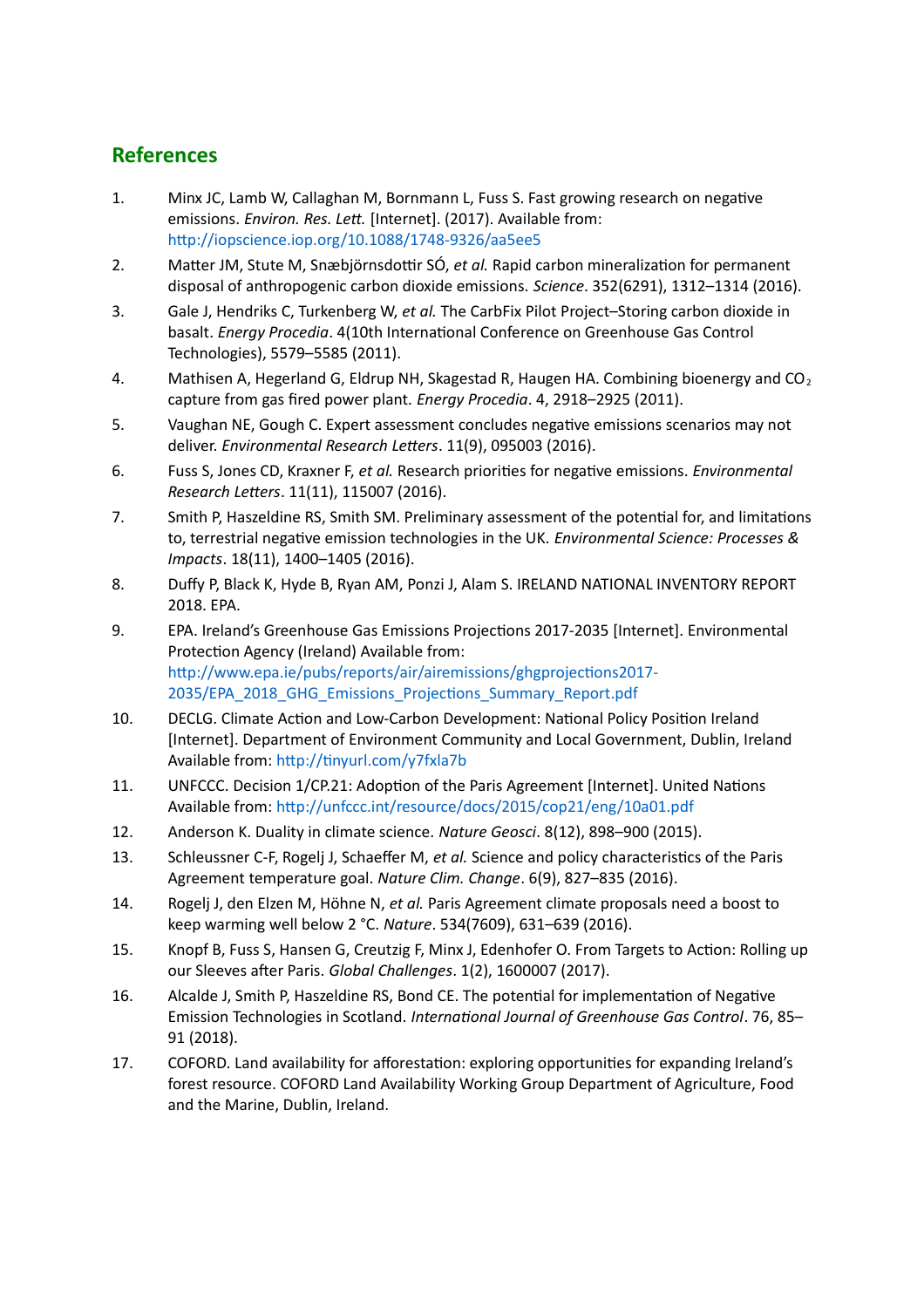- 18. SEAI. BioEnergy Supply Curves for Ireland: 2010 2030 [Internet]. Sustainable Energy Authority Ireland (SEAI) Available from: [http://www.seai.ie/Publications/Statistics\\_Publications/Energy\\_Modelling\\_Group\\_Publicatio](http://www.seai.ie/Publications/Statistics_Publications/Energy_Modelling_Group_Publications/BioEnergy_Supply_Curves_for_Ireland_2010_-_2030.pdf) [ns/BioEnergy\\_Supply\\_Curves\\_for\\_Ireland\\_2010\\_-\\_2030.pdf](http://www.seai.ie/Publications/Statistics_Publications/Energy_Modelling_Group_Publications/BioEnergy_Supply_Curves_for_Ireland_2010_-_2030.pdf)
- 19. DAFM. A Guide to Greening: 2015 [Internet]. Department of Agriculture, Food and the Marine (Ireland) Available from: [https://www.agriculture.gov.ie/media/migration/farmingschemesandpayments/basicpayme](https://www.agriculture.gov.ie/media/migration/farmingschemesandpayments/basicpaymentscheme/greeningdocuments/Greeningmanual200215.pdf) [ntscheme/greeningdocuments/Greeningmanual200215.pdf](https://www.agriculture.gov.ie/media/migration/farmingschemesandpayments/basicpaymentscheme/greeningdocuments/Greeningmanual200215.pdf)
- 20. DCCAE. National Mitigation Plan 2017 [Internet]. Department of Communications, Climate Action and Environment Available from: [https://www.dccae.gov.ie/documents/National](https://www.dccae.gov.ie/documents/National%20Mitigation%20Plan%202017.pdf) [%20Mitigation%20Plan%202017.pdf](https://www.dccae.gov.ie/documents/National%20Mitigation%20Plan%202017.pdf)
- 21. Styles D, Jones MB. Energy crops in Ireland: Quantifying the potential life-cycle greenhouse gas reductions of energy-crop electricity. *Biomass and Bioenergy*. 31(11–12), 759–772 (2007).
- 22. IPCC. 2006 IPCC Guidelines for National Greenhouse Gas Inventories. Cambridge University Press, Cambridge.
- 23. Glynn J, Gargiulo M, Chiodi A, Deane P, Rogan F, Ó Gallachóir B. Zero carbon energy system pathways for Ireland consistent with the Paris Agreement. *Climate Policy*. , 1–13 (2018).
- 24. Han X, Zhao F, Tong X, *et al.* Understanding soil carbon sequestration following the afforestation of former arable land by physical fractionation. *CATENA*. 150, 317–327 (2017).
- 25. Bárcena TG, Kiær LP, Vesterdal L, Stefánsdóttir HM, Gundersen P, Sigurdsson BD. Soil carbon stock change following afforestation in Northern Europe: a meta-analysis. *Glob Change Biol*. 20(8), 2393–2405 (2014).
- 26. IFA. IFA concerned about falling afforestation figures given their importance in climate change strategy [Internet]. Irish Farmers' Association. (2016). Available from: [https://www.ifa.ie/ifa-concerned-about-falling-afforestation-figures-given-their-importance](https://www.ifa.ie/ifa-concerned-about-falling-afforestation-figures-given-their-importance-in-climate-change-strategy/)[in-climate-change-strategy/](https://www.ifa.ie/ifa-concerned-about-falling-afforestation-figures-given-their-importance-in-climate-change-strategy/)
- 27. Hubert T. Surge in forestry planted by non-farmers [Internet]. Irish Farmers Journal. (2017). Available from: [http://www.farmersjournal.ie/surge-in-forestry-planted-by-non-farmers-](http://www.farmersjournal.ie/surge-in-forestry-planted-by-non-farmers-282867)[282867](http://www.farmersjournal.ie/surge-in-forestry-planted-by-non-farmers-282867)
- 28. Kelly F. An Taisce Submission Re: Public Consultation on the Draft Environmental Requirements for Afforestation (2016) [Internet]. (2015). Available from: [http://www.antaisce.org/sites/antaisce.org/files/an\\_taisce\\_submission\\_on\\_the\\_consultation](http://www.antaisce.org/sites/antaisce.org/files/an_taisce_submission_on_the_consultation_for_the_environmental_requirements_for_afforestation.pdf) [\\_for\\_the\\_environmental\\_requirements\\_for\\_afforestation.pdf](http://www.antaisce.org/sites/antaisce.org/files/an_taisce_submission_on_the_consultation_for_the_environmental_requirements_for_afforestation.pdf)
- 29. Agegnehu G, Bass AM, Nelson PN, Bird MI. Benefits of biochar, compost and biochar– compost for soil quality, maize yield and greenhouse gas emissions in a tropical agricultural soil. *Science of The Total Environment*. 543, Part A, 295–306 (2016).
- 30. Rasul F, Gull U, ur Rahman MH, *et al.* Biochar: An Emerging Technology for Climate Change Mitigation (PDF Download Available). *Journal of Environmental and Agricultural Sciences*. 9, 37–43 (2016)
- 31. Nelissen V, Saha BK, Ruysschaert G, Boeckx P. Effect of different biochar and fertilizer types on N2O and NO emissions. *Soil Biology and Biochemistry*. 70, 244–255 (2014).
- 32. Mukherjee A, Lal R, Zimmerman AR. Effects of biochar and other amendments on the physical properties and greenhouse gas emissions of an artificially degraded soil. *Science of The Total Environment*. 487, 26–36 (2014).
- 33. Fidel RB, Laird DA, Parkin TB. Impact of six lignocellulosic biochars on C and N dynamics of two contrasting soils. *GCB Bioenergy*. , 1–13 (2017).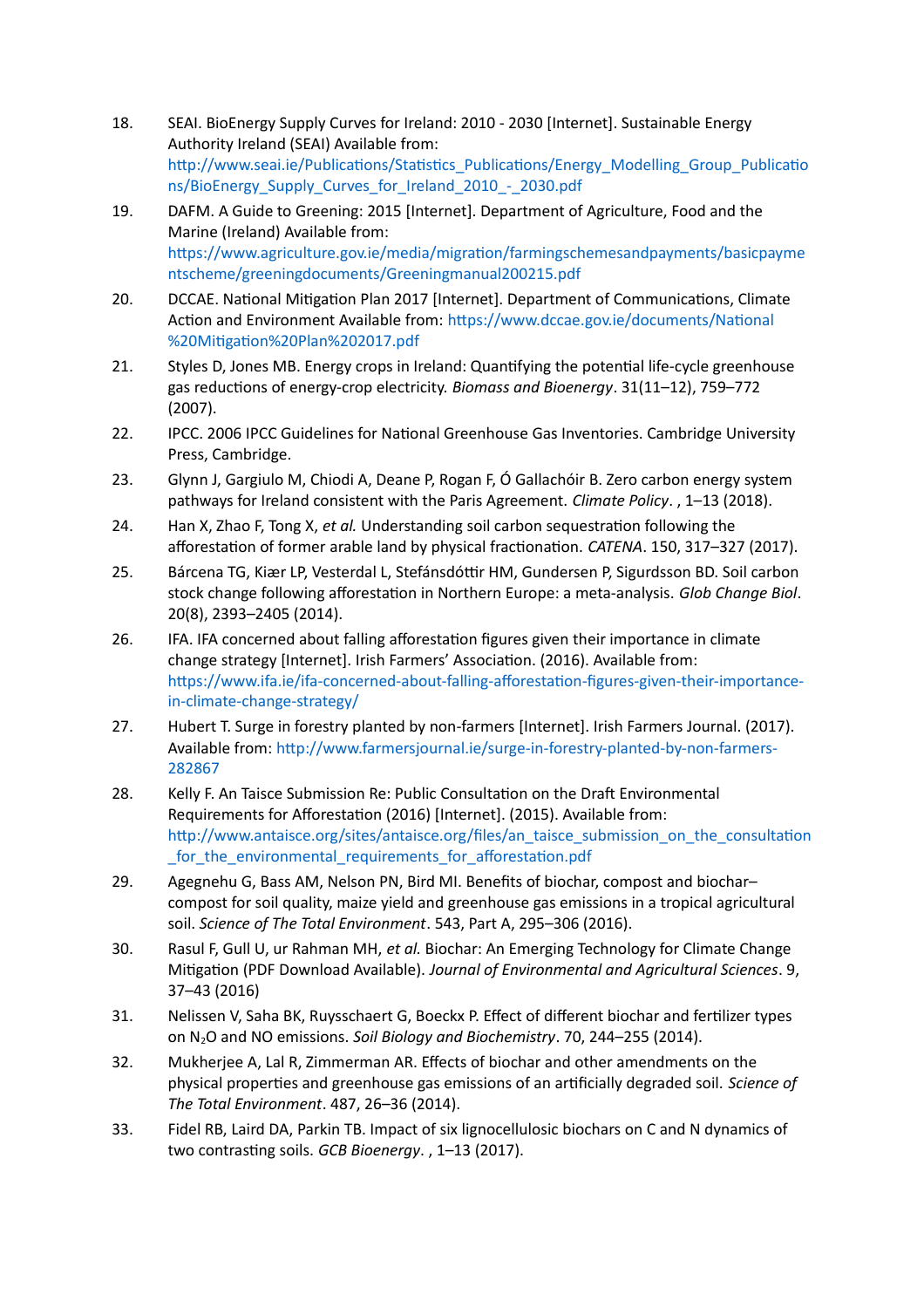- 34. Shen J, Tang H, Liu J, *et al.* Contrasting effects of straw and straw-derived biochar amendments on greenhouse gas emissions within double rice cropping systems. *Agriculture, Ecosystems & Environment*. 188, 264–274 (2014).
- 35. Ravi S, Sharratt BS, Li J, Olshevski S, Meng Z, Zhang J. Particulate matter emissions from biochar-amended soils as a potential tradeoff to the negative emission potential. *Sci Rep* [Internet]. 6 (2016). Available from: <http://www.ncbi.nlm.nih.gov/pmc/articles/PMC5080604/>
- 36. Lorenz K, Lal R. Biochar application to soil for climate change mitigation by soil organic carbon sequestration. *J. Plant Nutr. Soil Sci.* 177(5), 651–670 (2014).
- 37. Verheijen FGA, Jeffery S, Velde M van der, *et al.* Reductions in soil surface albedo as a function of biochar application rate: implications for global radiative forcing. *Environ. Res. Lett.* 8(4), 044008 (2013).
- 38. Kwapinski W, Wolfram P, Byrne C, *et al.* Properties of Biochar Produced from Miscanthus x giganteus and its Influence the Growth of Maize (Zea mays L.). *15th IHSS Meeting*. 1, 95–99 (2010).
- 39. Augustenborg CA, Hepp S, Kammann C, Hagan D, Schmidt O, Müller C. Biochar and Earthworm Effects on Soil Nitrous Oxide and Carbon Dioxide Emissions. *Journal of Environmental Quality*. 41(4), 1203–1209 (2012).
- 40. Troy SM, Lawlor PG, O' Flynn CJ, Healy MG. Impact of biochar addition to soil on greenhouse gas emissions following pig manure application. *Soil Biology and Biochemistry*. 60, 173–181 (2013).
- 41. Troy SM, Lawlor PG, Flynn CJO, Healy MG. The Impact of Biochar Addition on Nutrient Leaching and Soil Properties from Tillage Soil Amended with Pig Manure. *Water Air Soil Pollut*. 225(3), 1900 (2014).
- 42. Kwapinski W, Byrne CMP, Kryachko E, *et al.* Biochar from Biomass and Waste. *Waste Biomass Valor*. 1(2), 177–189 (2010).
- 43. Wang Z, Dunn JB, Han J, Wang MQ. Effects of co-produced biochar on life cycle greenhouse gas emissions of pyrolysis-derived renewable fuels. *Biofuels, Bioprod. Bioref.* 8(2), 189–204 (2014).
- 44. Ubando AT, Culaba AB, Aviso KB, Ng DKS, Tan RR. Fuzzy mixed-integer linear programming model for optimizing a multi-functional bioenergy system with biochar production for negative carbon emissions. *Clean Techn Environ Policy*. 16(8), 1537–1549 (2014).
- 45. Woolf D, Lehmann J, Fisher EM, Angenent LT. Biofuels from Pyrolysis in Perspective: Tradeoffs between Energy Yields and Soil-Carbon Additions. *Environ. Sci. Technol.* 48(11), 6492– 6499 (2014).
- 46. Koide RT, Nguyen BT, Skinner RH, *et al.* Biochar amendment of soil improves resilience to climate change. *GCB Bioenergy*. 7(5), 1084–1091 (2015).
- 47. Kauffman N, Dumortier J, Hayes DJ, Brown RC, Laird DA. Producing energy while sequestering carbon? The relationship between biochar and agricultural productivity. *Biomass and Bioenergy*. 63, 167–176 (2014).
- 48. RIA. The Potential of Irish Grassland Soils to Sequester Atmospheric Carbon. Royal Irish Academy Climate Change and Environmental Sciences Committee, Dublin, Ireland.
- 49. Feng W. Testing the Soil Carbon Saturation Theory: Maximal Carbon Stabilization and Soil Organic Matter Stability as a Function of Organic Carbon Inputs. *Publicly Accessible Penn Dissertations* [Internet]. (2012). Available from: <http://repository.upenn.edu/edissertations/507>
- 50. Feng W, Plante AF, Six J. Improving estimates of maximal organic carbon stabilization by fine soil particles. *Biogeochemistry*. 112(1–3), 81–93 (2013).